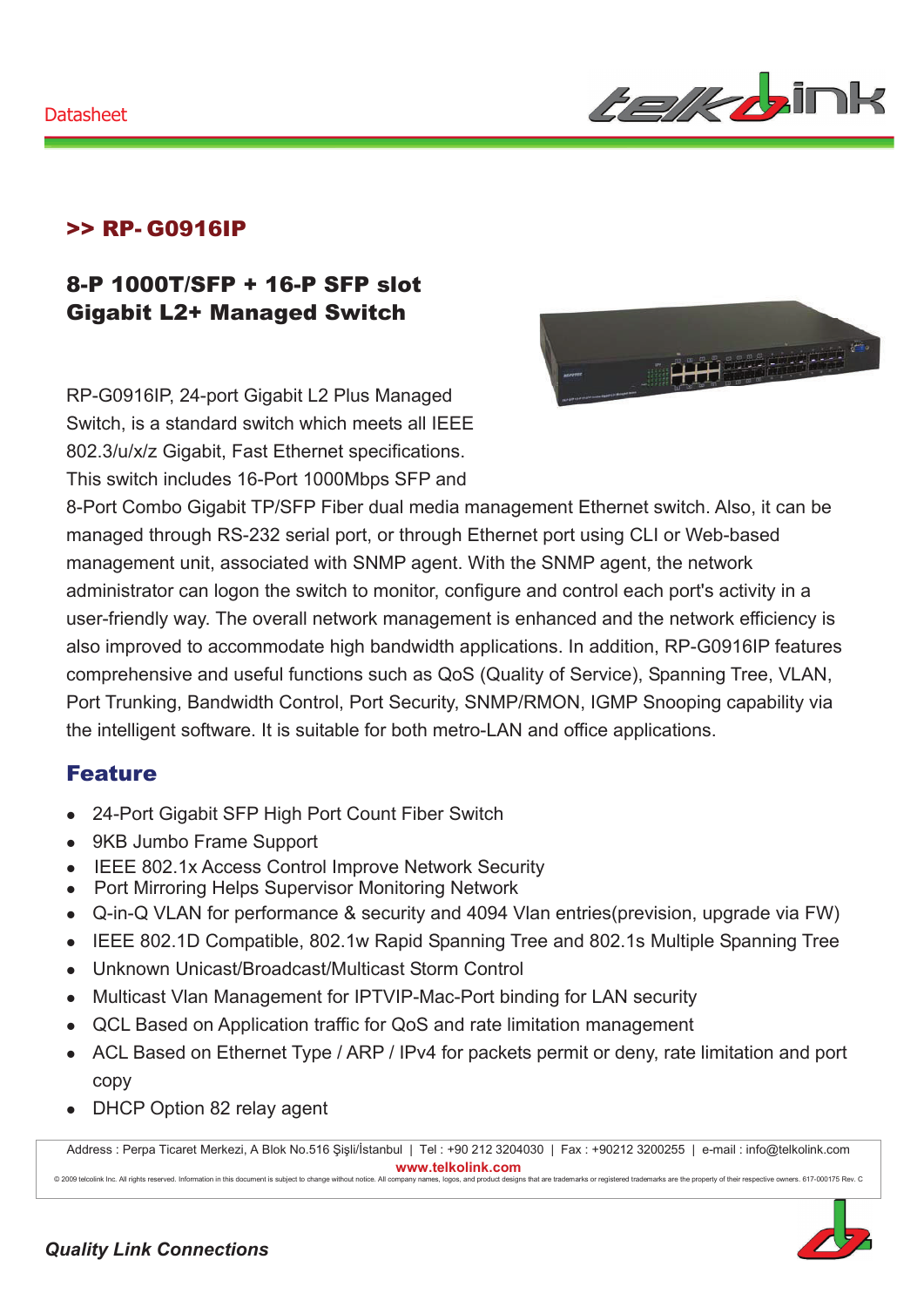# Specification

|                              | IEEE 802.3 10Base-T Ethernet(twisted-pair copper)                              |
|------------------------------|--------------------------------------------------------------------------------|
|                              | IEEE 802.3u 100Base-TX Ethernet(twisted-pair copper)                           |
|                              | IEEE 802.3ab 1000Base-TX Ethernet(twisted-pair copper)                         |
| <b>Standards</b>             | IEEE 802.3z 1000Base-X Ethernet<br>$\bullet$                                   |
|                              | IEEE 802.3x flow control capability                                            |
|                              | ANSI/IEEE 802.3 auto-negotiation                                               |
|                              | IEEE 802.1q VLAN<br>$\bullet$                                                  |
|                              | 16-Port SFP + 8-Port Combo port (SFP/RJ-45)<br>$\bullet$                       |
|                              | Port 1,2,3,4,5,6,7,8 are Gigabit TP/SFP Fiber auto sense<br>$\bullet$          |
|                              | Auto-Negotiation and Auto-MDIX<br>$\bullet$                                    |
| <b>Interface</b>             | Backpressure flow control for half duplex.<br>$\bullet$                        |
|                              | 802.3x flow control for full duplex.<br>$\bullet$                              |
|                              | Connector: 16 SFP and 8 combo port, RJ-45/SFP<br>$\bullet$                     |
|                              | Non-blocking switch fabric supports up to 24GbE ports<br>$\bullet$             |
| <b>Performance</b>           | 8 K MAC addresses                                                              |
| <b>Switching capacity</b>    | The maximum throughput is 48Gbps                                               |
|                              | Supports SVL/IVL configuration to meet your VLAN                               |
|                              | requirement                                                                    |
|                              | Port-base VLAN<br>$\bullet$                                                    |
|                              | IEEE802.1q tag-base VLAN, 4094 max, up to 1024 active                          |
|                              | VLANs including static plus dynamic entry                                      |
|                              | IEEE802.1q tag-base VLAN<br>$\bullet$                                          |
| <b>VLAN</b>                  | Flooding unknown vlan frame setting, can flood packet with                     |
|                              | some vlan tag associated to a invalid/inactive vlan                            |
|                              | In tag-base VLAN, supports egress/ingress packet filter<br>$\bullet$           |
|                              | Q-in-Q is an efficient method for enabling Subscriber                          |
|                              | Aggregation                                                                    |
|                              | Provide Management Vlan for managed policy<br>$\bullet$                        |
| <b>VSM (Virtual Stacking</b> | Virtual stacking, no extra stacking hardware is required<br>$\bullet$          |
| <b>Management</b> )          |                                                                                |
|                              | Distributed stacking, no physical central wiring closet is needed<br>$\bullet$ |
|                              | Supports QCL for Layer 4 TCP/UDP Port and ToS Classification                   |
| QoS                          | Supports 802.1p QoS with four level priority queue                             |
|                              | Supports priority in a Q-in-Q tag                                              |
| <b>Bandwidth Control</b>     | Supports bandwidth rating per port ingress and egress rate limit<br>$\bullet$  |
|                              | 500Kbps~1000Mbps with 1Kbps                                                    |
| <b>Protocol LACP</b>         | Port trunking with 12 trunking group<br>$\bullet$                              |
|                              | Up to 16 ports for each group.                                                 |
| <b>GVRP/GARP</b>             | 802.1q with GVRP/ GARP<br>$\bullet$                                            |
| <b>Multicasting</b>          | Supports IGMP snooping including active and passive mode                       |
| <b>STP/RSTP/MSTP</b>         | 802.1d/1w/1s<br>$\bullet$                                                      |
|                              | 802.1x access control for port based and mac based                             |
|                              | authentication                                                                 |
| <b>Network Security</b>      | <b>Management Access Policy Control</b>                                        |
|                              | <b>Access control List</b>                                                     |
|                              | IP-mac-port binding                                                            |
|                              | DHCP relay agent<br>$\bullet$                                                  |
|                              | Snmpv1, v2c<br>$\bullet$                                                       |
| <b>SNMP agent</b>            | Support RFC 1213 MIB (MIB-II), RFC 1757 RMON MIB, RFC                          |
|                              | 1493 Bridge MIB, RFC 1643 Ethernet MIB, Enterprise MIB                         |
| <b>LED Description</b>       | <b>POWER</b>                                                                   |